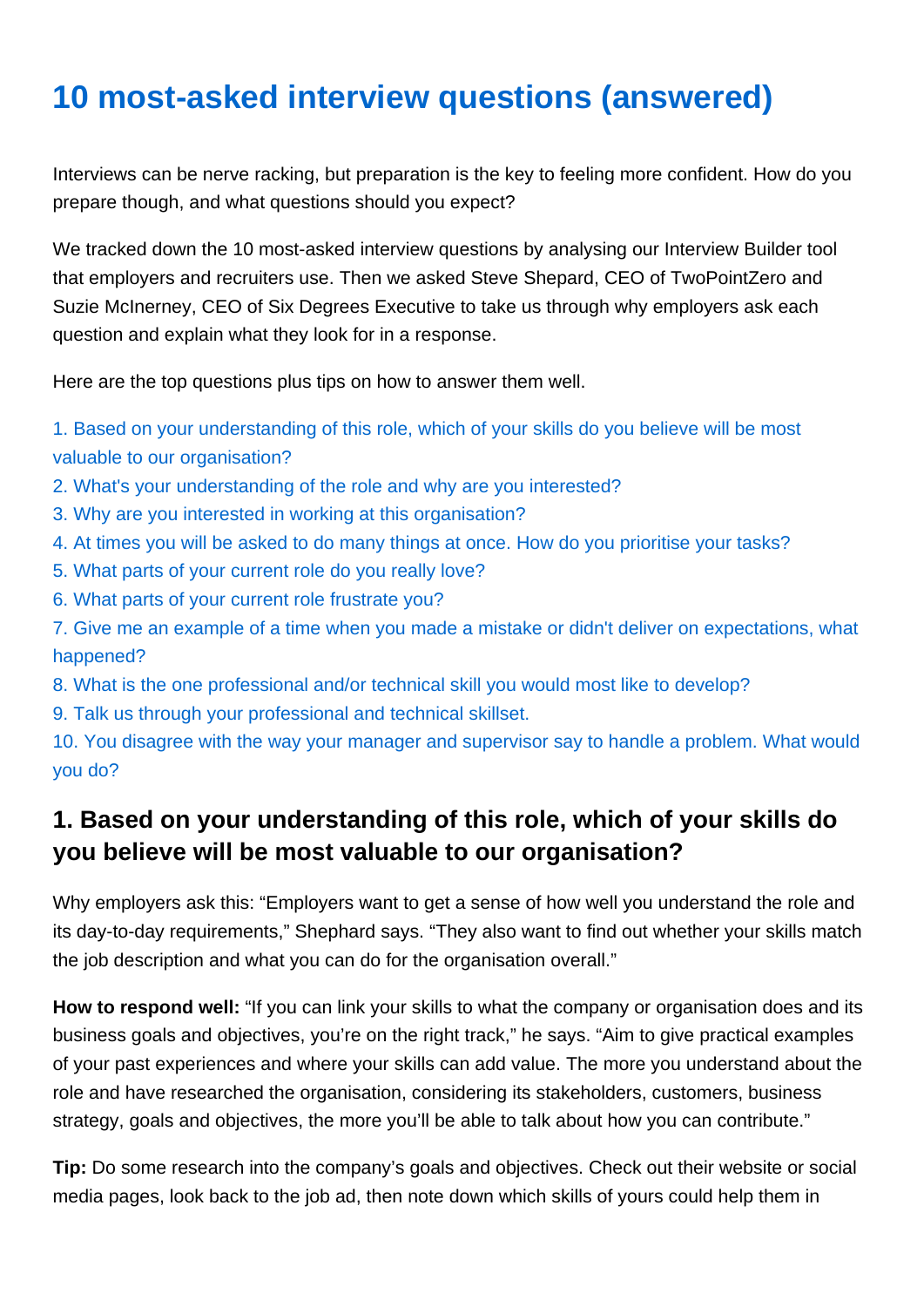these goals.

# 2. What's your understanding of the role and why are you interested?

Why employers ask this: "This question helps recruiters gain a genuine understanding of which aspects of the role you are most interested in, in order to assess if you're well suited to the role," McInerney says.

How to respond well: Hiring managers and recruiters want to hear how you interpret the role in your own words, rather than just repeating the job ad, McInerney says. "The best answers are those that clearly demonstrate which aspects of the role you will be able to do well and how this will add value to the organisation and help achieve organisational goals."

# 3. Why are you interested in working at this organisation?

Why employers ask this: "Have you done your homework? This question shows how much research you have done, demonstrating motivation for the job and providing recruiters with an insight into your own values to ensure they align with the hiring organisation," McInerney says.

How to respond well: [Take some time to identify your values,](https://www.seek.co.nz/career-advice/article/how-knowing-your-values-can-positively-impact-your-career) then be prepared to talk about how these align with the company and what it does. "If you can build a connection with the organisation's people, strategy and values and your own values and aspirations, you will show the potential employer why you're an ideal fit," McInerney says.

Tip: Learn what you can about the company's values and aims. Many businesses include this sort of information via their website's 'About us' page.

# 4. At times you will be asked to do many things at once. How do you prioritise your tasks?

Why employers ask this: "This question aims to reveal your time management and decisionmaking skills," Shepard says. "Employers want to understand how you prioritise things and the way you engage with people during that process."

How to respond well: Be prepared to give an example of how you prioritised things in a previous role, Shepard says. Can you talk about how you schedule your day to ensure the most important things get done? Or a time where you were able to handle an urgent priority by reorganising other tasks? It's also worth considering how you communicate with others about deadlines or how you keep track of your workload via to-do lists or other organisational tools.

# 5. What parts of your current role do you really love?

Why employers ask this: "This shows the recruiter what is most important to you and how and why you gain satisfaction from different aspects of your career," McInerney says. "The response helps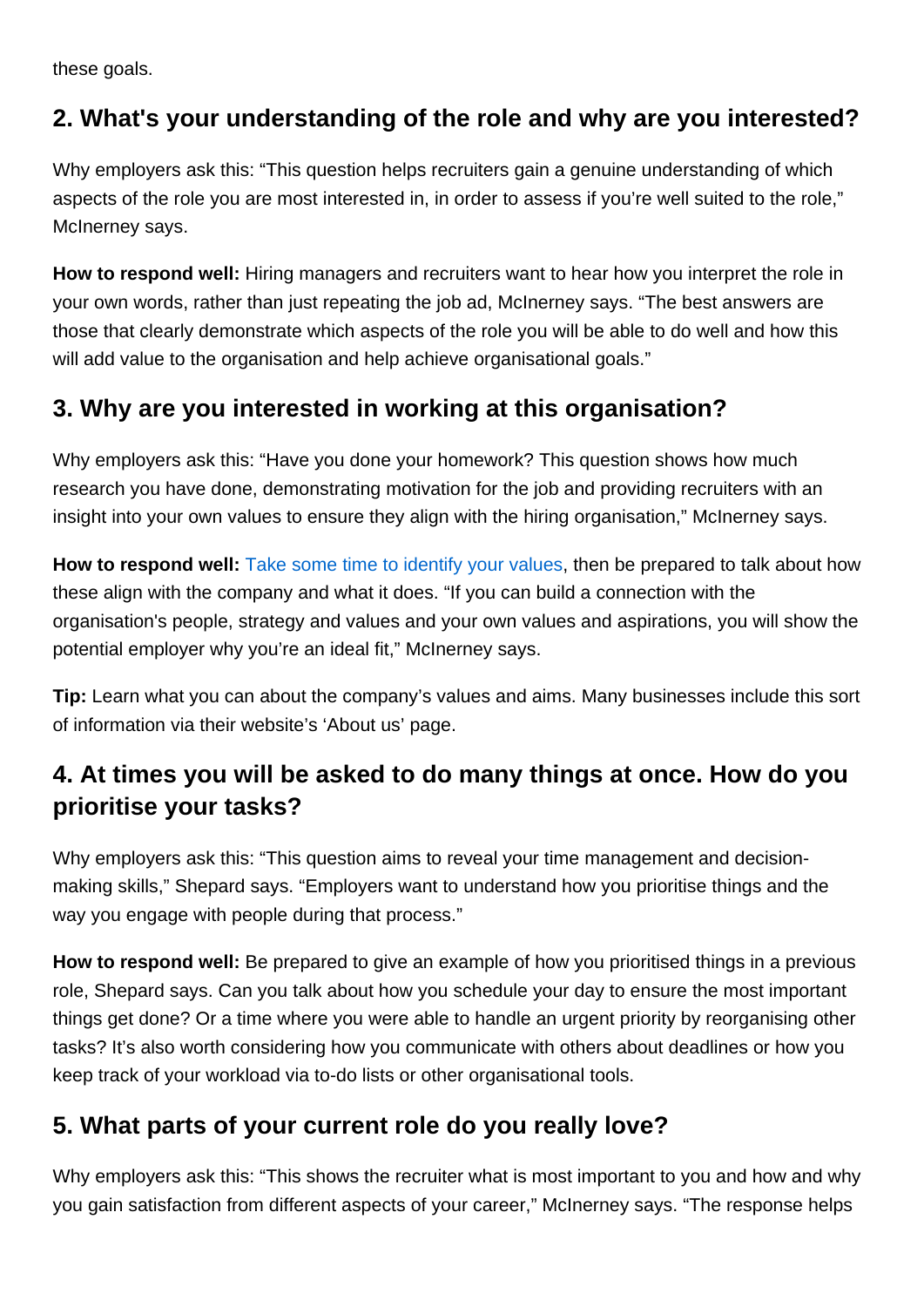guide the interviewer on how you can make a difference and what gives you the most energy, for example, people management, processes or innovative thinking."

**How to respond well:** This one is pretty straightforward: focus on what you find satisfying in this role, or other previous roles if this isn't applicable. "Good answers are less about tasks and more about showing your passion, what you are most proud of, and how you have made an impact in your current role," McInerney says.

# **6. What parts of your current role frustrate you?**

Why employers ask this: "Employers accept that there will be elements of every job that may be frustrating so it's important to be honest when answering this question," Shepard says. "By asking this question they are wanting to find out if you're compatible with the role you're applying for."

**How to respond well:** Don't be afraid to bring up frustrations, but focus on how you handle them. "Rather than just venting things you find frustrating about your current role, try to frame your response in a positive light by talking about how you manage your frustration," Shepard says. But choose what you focus on carefully, he adds. "Remember to think about the job description – for example, you don't want to say you find dealing with difficult customers frustrating if the role is customer-facing."

# **7. Give me an example of a time when you made a mistake or didn't deliver on expectations, what happened? What did you learn?**

Why employers ask this: Most businesses accept that people make mistakes, Shepard says. "What is more important is that you learn from them. Employers are trying to establish what processes you use to analyse problems and how you go about solving them."

**How to respond well:** "The key here is to focus on the take outs from your mistakes," Shepard explains. "It's a good idea to give an example of a past mistake – what were the circumstances? What was your decision-making process and how did you move forward from the mistake?"

# **8. What is the one professional and/or technical skill you would most like to develop?**

Why employers ask this: This is about determining whether you're interested in learning and growing – which can be a great quality in an employee. "Employers want to find out if you have an appetite for self-development and improvement," Shepard says.

**How to respond well:** "An answer that shows a desire to improve behaviour and continuously learn and grow is important," he says. "Always offer a reason for why you want to develop a particular skill. For example, you might say you're interested in developing your photoshop skills in order to enhance your marketing ability."